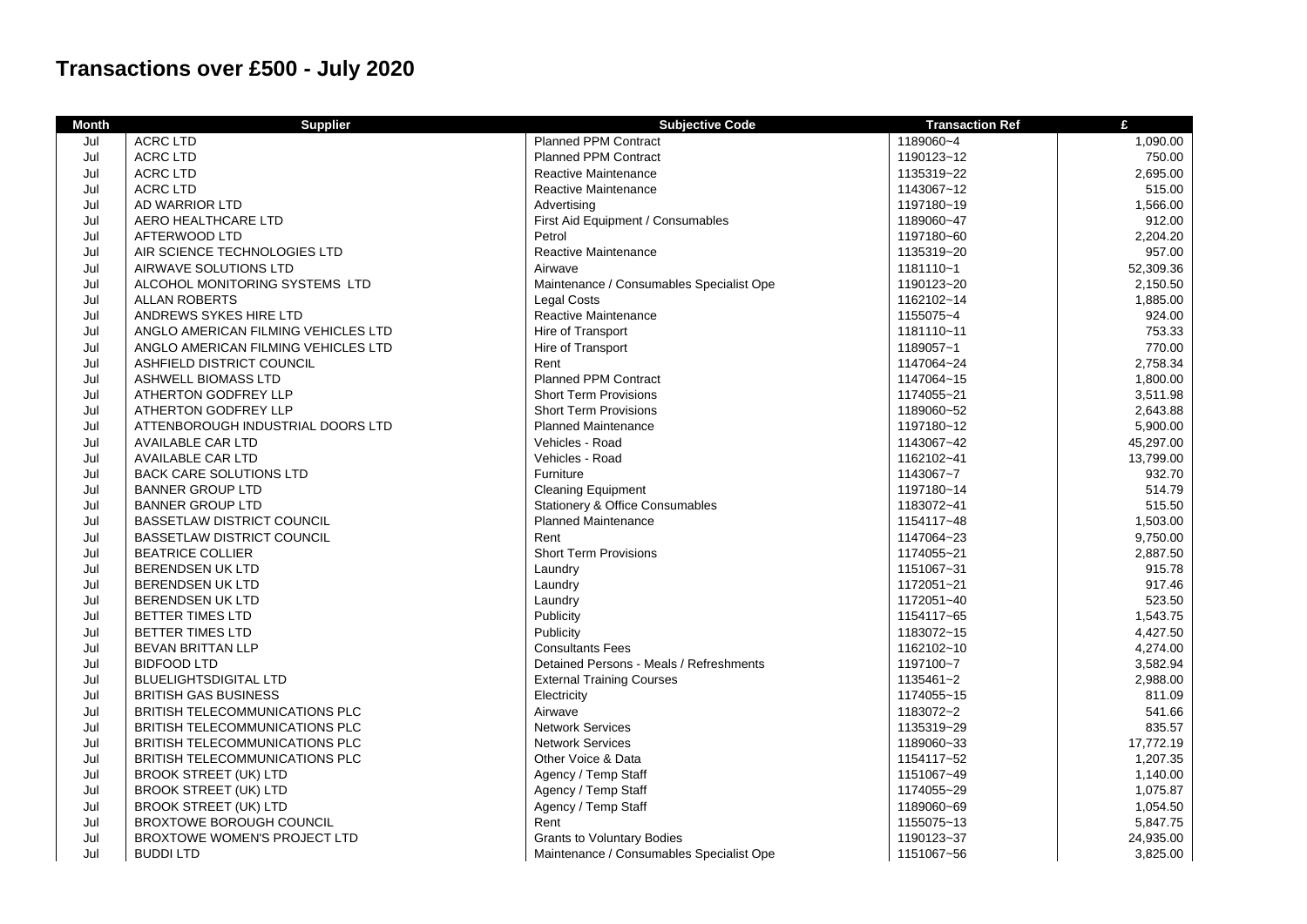| <b>Month</b> | <b>Supplier</b>                               | <b>Subjective Code</b>                   | <b>Transaction Ref</b> | £         |
|--------------|-----------------------------------------------|------------------------------------------|------------------------|-----------|
| Jul          | CARBON LEGACY LTD                             | <b>Planned PPM Contract</b>              | 1180072~9              | 1,557.32  |
| Jul          | CARE OF POLICE SURVIVORS (COPS)               | <b>Other Partnerships</b>                | 1135461~26             | 2,000.00  |
| Jul          | CATCH 22 CHARITY LTD                          | Other PA/ OPCC Grants                    | 1197100~22             | 44,103.14 |
| Jul          | CATCH 22 CHARITY LTD                          | Other PA/ OPCC Grants                    | 1197100~46             | 81,905.82 |
| Jul          | CDW LTD                                       | Hardware                                 | 1174055~25             | 9,679.24  |
| Jul          | CDW LTD                                       | Hardware - purchase                      | 1168055~8              | 763.50    |
| Jul          | CDW LTD                                       | Hardware - purchase                      | 1172051~9              | 1,541.00  |
| Jul          | <b>CELL SECURITY LTD</b>                      | Reactive Maintenance                     | 1197180~4              | 868.00    |
| Jul          | CENTURY FIRE AND SECURITY LTD                 | <b>Building Works - Main Contract</b>    | 1181110~27             | 3,799.00  |
| Jul          | CENTURY FIRE AND SECURITY LTD                 | Reactive Maintenance                     | 1154117~34             | 509.00    |
| Jul          | <b>CERTAS ENERGY UK LTD</b>                   | Diesel                                   | 1151067~26             | 13,300.50 |
| Jul          | <b>CERTAS ENERGY UK LTD</b>                   | <b>Diesel</b>                            | 1160062~5              | 13,458.00 |
| Jul          | <b>CERTAS ENERGY UK LTD</b>                   | Diesel                                   | 1197180~7              | 12,527.01 |
| Jul          | <b>CERTAS ENERGY UK LTD</b>                   | <b>Diesel</b>                            | 1197180~27             | 13,518.00 |
| Jul          | <b>CERTAS ENERGY UK LTD</b>                   | Petrol                                   | 1135461~25             | 13,510.80 |
| Jul          | CHILDCARE EAST MIDLANDS LLP                   | Pay Related Transactions                 | 1181110~18             | 598.00    |
| Jul          | CIARAN P O'BOYLE LTD                          | <b>Doctors Statements</b>                | 1190123~35             | 2,250.00  |
| Jul          | <b>CINTRA LTD</b>                             | Interpreters Fees & Translators Fees     | 1172051~30             | 19,345.87 |
| Jul          | <b>CLEARTONE TELECOMS LTD</b>                 | Hardware                                 | 1135461~29             | 35,400.00 |
| Jul          | <b>CLEARTONE TELECOMS LTD</b>                 | Hardware                                 | 1189060~65             | 55,370.00 |
| Jul          | CLEARTONE TELECOMS LTD                        | Radio / Airwave - Equipment              | 1189060~25             | 5,421.00  |
| Jul          | CLYDE & CO LLP                                | <b>Short Term Provisions</b>             | 1174055~21             | 16,122.66 |
| Jul          | <b>COLLEGE GARTH LTD</b>                      | Police Dogs - Feed/kennelling/vets       | 1154117~4              | 2,893.00  |
| Jul          | COLLEGE OF POLICING                           | <b>External Training Courses</b>         | 1183072~51             | 3,812.50  |
| Jul          | CONTRACT DATA RESEARCH LTD (T/A CDR GROUP LTD | Software Licences                        | 1180072~8              | 894.00    |
| Jul          | <b>COONEEN AT WORK LTD</b>                    | Clothing & Uniforms                      | 1155075~17             | 23,644.19 |
| Jul          | COOPER PLANT TRANSPORT LTD                    | <b>Building Works - Main Contract</b>    | 1183072~50             | 3,100.00  |
| Jul          | COOPER PLANT TRANSPORT LTD                    | Reactive Maintenance                     | 1153062~2              | 650.00    |
| Jul          | <b>CORONA ENERGY</b>                          | Gas                                      | 1162102~23             | 1,244.44  |
| Jul          | <b>CREASED PUDDLE LTD</b>                     | <b>Internal Training Courses</b>         | 1151067~46             | 500.00    |
| Jul          | <b>CVL SYSTEMS LTD</b>                        | <b>Annual Servicing</b>                  | 1151067~28             | 2,672.96  |
| Jul          | <b>CVL SYSTEMS LTD</b>                        | Hardware - purchase                      | 1135319~19             | 5,171.10  |
| Jul          | <b>CVL SYSTEMS LTD</b>                        | Planned PPM Contract                     | 1151067~33             | 555.00    |
| Jul          | <b>CYCLESCHEME LTD</b>                        | Salary Deductions - Cycle to Work Scheme | 1143067~22             | 5,524.17  |
| Jul          | DAVID BOWEN LTD T/A AUTOSMART                 | Vehicle Cleaning                         | 1135319~38             | 747.15    |
| Jul          | DEBRA CONNOLLY                                | Police Dogs - Feed/kennelling/vets       | 1147064~4              | 600.00    |
| Jul          | DFP SERVICES LTD                              | <b>Annual Servicing</b>                  | 1151067~28             | 2,743.38  |
| Jul          | DFP SERVICES LTD                              | <b>Planned PPM Contract</b>              | 1181110~21             | 1,719.86  |
| Jul          | DFP SERVICES LTD                              | <b>Planned PPM Contract</b>              | 1189060~27             | 722.78    |
| Jul          | DFP SERVICES LTD                              | <b>Planned PPM Contract</b>              | 1189060~28             | 516.01    |
| Jul          | DFP SERVICES LTD                              | <b>Planned PPM Contract</b>              | 1189060~29             | 721.00    |
| Jul          | <b>DFP SERVICES LTD</b>                       | <b>Planned PPM Contract</b>              | 1189060~56             | 1,239.53  |
| Jul          | DFP SERVICES LTD                              | Planned PPM Contract                     | 1197180~21             | 526.45    |
| Jul          | DIGITAL HEARING CARE SOLUTIONS LTD            | <b>Tuition Fees</b>                      | 1160062~18             | 2,850.00  |
| Jul          | DKB TRAINING ASSOCIATES LTD                   | <b>External Training Courses</b>         | 1183072~43             | 3,025.00  |
| Jul          | DKB TRAINING ASSOCIATES LTD                   | <b>External Training Courses</b>         | 1183072~45             | 2,125.00  |
| Jul          | DR N L HOLDEN                                 | <b>Short Term Provisions</b>             | 1189060~52             | 2,300.00  |
| Jul          | DUTYSHEET LTD                                 | Other IT Costs                           | 1166072~14             | 1,047.00  |
| Jul          | <b>DVLA</b>                                   | Road Fund Licences                       | 1154117~1              | 5,000.00  |
| Jul          | EAST MIDLANDS AMBULANCE SERVICE NHS TRUST     | Rent                                     | 1183072~44             | 63,022.00 |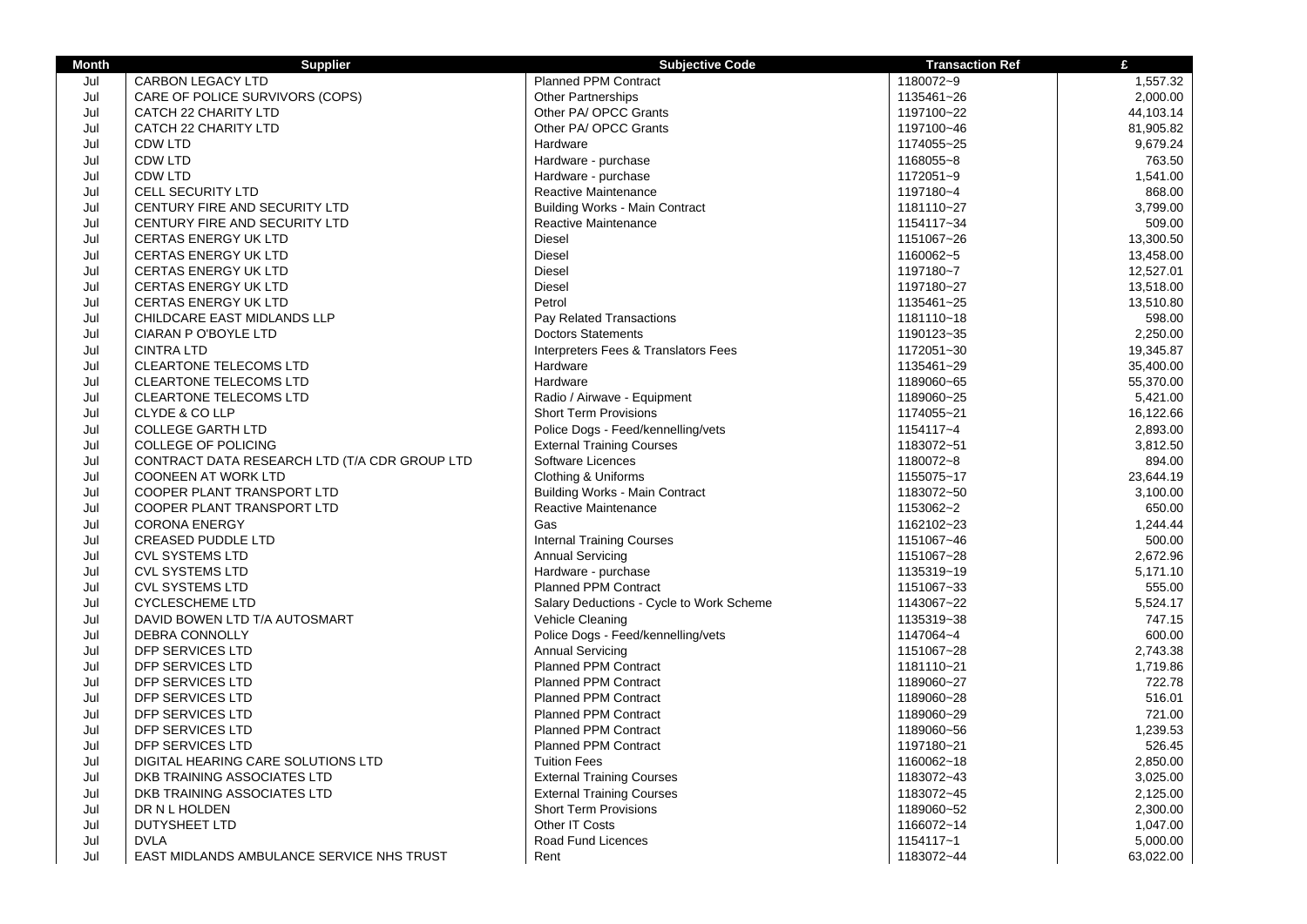| <b>Month</b> | <b>Supplier</b>                           | <b>Subjective Code</b>                   | <b>Transaction Ref</b> | £          |
|--------------|-------------------------------------------|------------------------------------------|------------------------|------------|
| Jul          | EAST MIDLANDS AMBULANCE SERVICE NHS TRUST | Service Charge                           | 1183072~55             | 1,389.36   |
| Jul          | EASTERN SHIRES PURCHASING ORGANISATION    | <b>Cleaning Equipment</b>                | 1155075~26             | 510.00     |
| Jul          | <b>EASTWOOD TOWN COUNCIL</b>              | Electricity                              | 1197100~34             | 621.37     |
| Jul          | <b>EASTWOOD TOWN COUNCIL</b>              | Rent                                     | 1197180~48             | 3,395.00   |
| Jul          | EDF ENERGY CUSTOMERS LTD                  | Electricity                              | 1147064~26             | 28,776.19  |
| Jul          | EDF ENERGY CUSTOMERS LTD                  | Electricity                              | 1155075~9              | 2,662.87   |
| Jul          | EDF ENERGY CUSTOMERS LTD                  | Electricity                              | 1155075~10             | 2,773.68   |
| Jul          | EDF ENERGY CUSTOMERS LTD                  | Electricity                              | 1155075~11             | 1,839.45   |
| Jul          | EDF ENERGY CUSTOMERS LTD                  | Electricity                              | 1155075~12             | 4,317.27   |
| Jul          | EDF ENERGY CUSTOMERS LTD                  | Electricity                              | 1155075~21             | 642.70     |
| Jul          | EDF ENERGY CUSTOMERS LTD                  | Electricity                              | 1155075~22             | 13,742.28  |
| Jul          | EDF ENERGY CUSTOMERS LTD                  | Electricity                              | 1155075~23             | 27,222.13  |
| Jul          | EDF ENERGY CUSTOMERS LTD                  | Electricity                              | 1155075~25             | 9,202.46   |
| Jul          | EDF ENERGY CUSTOMERS LTD                  | Electricity                              | 1154117~53             | 3,243.46   |
| Jul          | <b>EDGAR BROTHERS</b>                     | Firearms & Supplies                      | 1189060~53             | 549.00     |
| Jul          | EE LTD                                    | Mobile Phone Call Charges & Contract Cos | 1135319~53             | 2,037.19   |
| Jul          | ENTERPRISE RENT-A-CAR (UK) LTD            | Hire of Transport                        | 1135319~16             | 700.00     |
| Jul          | <b>EXPERIAN LTD</b>                       | <b>Other Partnerships</b>                | 1168055~7              | 1,337.08   |
| Jul          | <b>FLOGAS BRITAIN LTD</b>                 | <b>Heating Fuel Oil</b>                  | 1151067~22             | 1,018.56   |
| Jul          | FRANCOTYP-POSTALIA LTD                    | Postage Costs                            | 1197180~2              | 500.00     |
| Jul          | FURNITUBES INTERNATIONAL LTD              | <b>Building Works - Main Contract</b>    | 1151067~48             | 2,300.00   |
| Jul          | FWP PLUMBERS NOTTINGHAM LTD               | Reactive Maintenance                     | 1151067~14             | 527.50     |
| Jul          | FWP PLUMBERS NOTTINGHAM LTD               | Reactive Maintenance                     | 1190123~3              | 1,619.15   |
| Jul          | <b>GEDLING BOROUGH COUNCIL</b>            | Rent                                     | 1154117~61             | 5,000.00   |
| Jul          | <b>GEL LTD</b>                            | <b>Other Employee Costs</b>              | 1154117~67             | 4,950.00   |
| Jul          | GEO HANSON & SONS HUCKNALL LTD            | <b>Planned Maintenance</b>               | 1189060~12             | 1,127.50   |
| Jul          | GEO HANSON & SONS HUCKNALL LTD            | <b>Planned Maintenance</b>               | 1189060~23             | 1,056.00   |
| Jul          | <b>GIVE AS YOU EARN</b>                   | Pay Related Transactions                 | 1166072~17             | 990.00     |
| Jul          | <b>GIVE AS YOU EARN</b>                   | Pay Related Transactions                 | 1166072~18             | 9,633.00   |
| Jul          | <b>GIVE AS YOU EARN</b>                   | Pay Related Transactions                 | 1166072~19             | 911.04     |
| Jul          | <b>GLIDER DIGITAL LTD</b>                 | Software Licences                        | 1197230~10             | 502.15     |
| Jul          | <b>GMB (MIDLANDS &amp; EAST COAST)</b>    | Pay Related Transactions                 | 1183072~32             | 2,545.98   |
| Jul          | GOVERNMENT ACTUARYS DEPARTMENT            | <b>Professional Fees</b>                 | 1135461~10             | 5,500.00   |
| Jul          | <b>GRAHAM GOULDEN</b>                     | Specific Grants awarded                  | 1197230~48             | 4,000.00   |
| Jul          | <b>GREGSONS SOLICITORS</b>                | <b>Short Term Provisions</b>             | 1174055~21             | 7,260.32   |
| Jul          | <b>GRG PUBLIC RESOURCES LTD</b>           | Damage to Property / Boarding Up         | 1174055~17             | 900.00     |
| Jul          | <b>GROUNDWORK NORTHAMPTONSHIRE</b>        | Partnership Projects                     | 1183057~1              | 6,250.00   |
| Jul          | HANSON ANIMAL DOCTOR LTD                  | Police Dogs - Feed/kennelling/vets       | 1143067~2              | 1,916.35   |
| Jul          | HANSON ANIMAL DOCTOR LTD                  | Police Dogs - Feed/kennelling/vets       | 1177047~1              | 2,910.61   |
| Jul          | HAYS SPECIALIST RECRUITMENT LTD           | <b>Consultants Fees</b>                  | 1162102~10             | 1,200.00   |
| Jul          | HAYS SPECIALIST RECRUITMENT LTD           | <b>Consultants Fees</b>                  | 1154117~8              | 4,500.00   |
| Jul          | HAYS SPECIALIST RECRUITMENT LTD           | <b>Consultants Fees</b>                  | 1168055~5              | 1,500.00   |
| Jul          | HAYS SPECIALIST RECRUITMENT LTD           | <b>Consultants Fees</b>                  | 1171047~1              | 1,500.00   |
| Jul          | HAYS SPECIALIST RECRUITMENT LTD           | <b>Professional Fees</b>                 | 1174055~5              | 1,500.00   |
| Jul          | HAYS SPECIALIST RECRUITMENT LTD           | <b>Professional Fees</b>                 | 1197230~8              | 3,000.00   |
| Jul          | HILTON BODILL (CONSTRUCTION) LTD          | Fees - Statutory                         | 1135461~3              | 125,919.12 |
| Jul          | HILTON BODILL (CONSTRUCTION) LTD          | Fees - Statutory                         | 1147064~5              | 156,467.70 |
| Jul          | HILTON BODILL (CONSTRUCTION) LTD          | Fees - Statutory                         | 1197180~6              | 924.00     |
| Jul          | HILTON BODILL (CONSTRUCTION) LTD          | <b>Fees Planned</b>                      | 1197180~63             | 968.00     |
| Jul          | HM REVENUE & CUSTOMS                      | Apprentice Levy                          | 1160062~12             | 51,617.00  |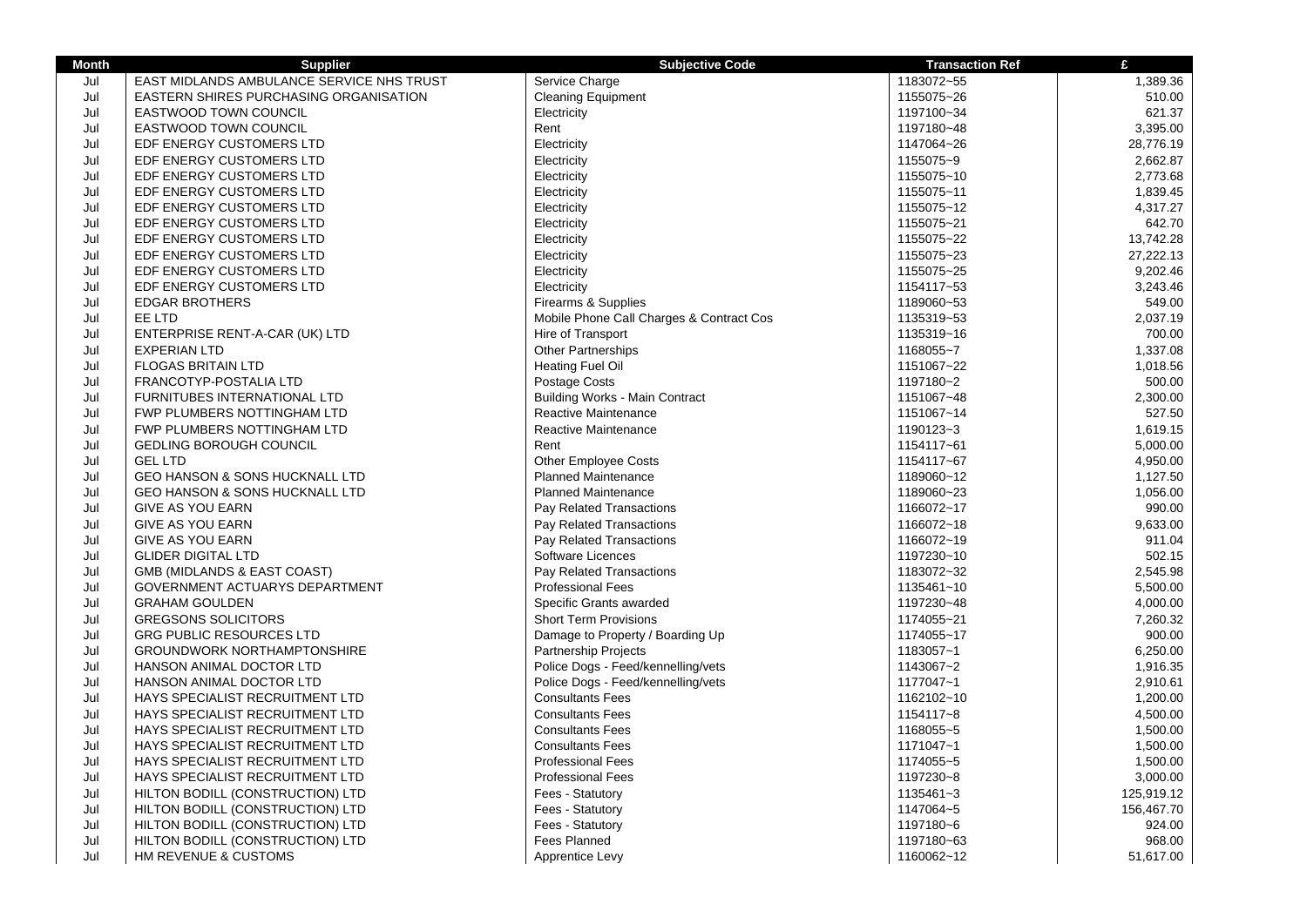| Apprentice Levy<br>HM REVENUE & CUSTOMS<br>1197180~41<br>50,770.00<br>Jul<br>Pay Related Transactions<br>1160062~13<br>Jul<br>HM REVENUE & CUSTOMS<br>1,096,350.22<br>Jul<br>1160062~14<br>895,836.67<br>HM REVENUE & CUSTOMS<br>Pay Related Transactions<br>Jul<br>Pay Related Transactions<br>1160062~15<br>31,170.00<br>HM REVENUE & CUSTOMS<br>Jul<br>HM REVENUE & CUSTOMS<br>Pay Related Transactions<br>1160062~16<br>1,212,110.63<br>Jul<br>Pay Related Transactions<br>1197180~42<br>1,069,206.71<br>HM REVENUE & CUSTOMS<br>Jul<br>HM REVENUE & CUSTOMS<br>Pay Related Transactions<br>1197180~43<br>878,907.65<br>Jul<br>HM REVENUE & CUSTOMS<br>Pay Related Transactions<br>1197180~44<br>28,571.00<br>Jul<br>HM REVENUE & CUSTOMS<br>Pay Related Transactions<br>1197180~45<br>1,164,004.82<br>Jul<br><b>HMCTS</b><br>General Creditors - Revenue<br>1,470.00<br>1166072~1<br>Jul<br><b>HMCTS</b><br><b>General Creditors - Revenue</b><br>1197100~1<br>4,360.00<br><b>HMCTS</b><br><b>General Creditors - Revenue</b><br>Jul<br>1197180~1<br>7,098.00<br>Jul<br><b>HOME OFFICE</b><br><b>Electronic Forensics</b><br>1197100~24<br>110,184.96<br>Jul<br><b>HOME OFFICE</b><br>General Creditors - Revenue<br>1166072~34<br>7,375.00<br>Jul<br>1197230~38<br>600.00<br>IKWRO WOMEN'S RIGHTS ORGANISATION<br><b>Witness Expenses</b><br>Jul<br><b>INCOM TELECOMMUNICATIONS</b><br>Hardware - purchase<br>1180072~2<br>3,208.93<br>Maintenance / Consumables Specialist Ope<br>Jul<br>INSAFE INTERNATIONAL LTD<br>1190123~24<br>4,904.00<br>Jul<br><b>INSIGHT DIRECT (UK) LTD</b><br>Software Licences<br>1197230~10<br>27,063.93<br>Jul<br><b>ISAS</b><br><b>Grants to Voluntary Bodies</b><br>1197180~69<br>27,458.40<br>Jul<br><b>IVO GROUP LTD</b><br><b>Cleaning Equipment</b><br>1183072~54<br>758.20<br>Jul<br><b>J &amp; S ACCESSORIES LTD</b><br><b>Crime Prevention Equipment</b><br>1190123~17<br>763.33<br>Jul<br><b>Vehicle Recovery Costs</b><br>15,110.00<br><b>JACKSONS RECOVERY LTD</b><br>1162102~26<br>Jul<br>Vehicle Recovery Costs<br>4,242.68<br><b>JACKSONS RECOVERY LTD</b><br>1171047~2<br>Jul<br>JSE CONTRACT SERVICES LTD<br><b>Annual Servicing</b><br>1180072~1<br>1,715.00<br>Other PA/ OPCC Grants<br>2,083.33<br>Jul<br><b>JUNO WOMEN'S AID</b><br>1168055~35<br>Jul<br>LEADERS UNLOCKED LTD<br>Specific Grants awarded<br>1174055~9<br>21,000.00<br><b>Doctors Statements</b><br>1174055~32<br>2,250.00<br>Jul<br><b>M &amp; G PRIVATE LTD</b><br>Jul<br><b>MACOI LTD</b><br>Furniture<br>1189060~10<br>1,782.35<br>Furniture<br>Jul<br><b>MACOI LTD</b><br>1189060~61<br>4,094.79<br>Jul<br>MC PRODUCTS UK LTD<br>Firearm equipment<br>1181110~25<br>683.50<br>589.00<br>Jul<br>Licence Fees<br>1147064~48<br><b>MERRIDALE LTD</b><br>Jul<br><b>Consultants Fees</b><br>6,019.07<br>MICHAEL PAGE INTERNATIONAL RECRUITMENT LTD<br>1162102~10<br>Jul<br>1,500.00<br>MICHAEL PAGE INTERNATIONAL RECRUITMENT LTD<br><b>Consultants Fees</b><br>1181110~6<br>Jul<br>MICHAEL PAGE INTERNATIONAL RECRUITMENT LTD<br><b>Other Partnerships</b><br>1162102~45<br>4,500.00<br>Jul<br><b>Other Partnerships</b><br>2,250.00<br>MICHAEL PAGE INTERNATIONAL RECRUITMENT LTD<br>1181110~31<br>Jul<br>MICHAEL PAGE INTERNATIONAL RECRUITMENT LTD<br><b>Other Third Party Payments</b><br>1154117~70<br>1,305.00<br>Jul<br>MICHAEL PAGE INTERNATIONAL RECRUITMENT LTD<br><b>Other Third Party Payments</b><br>1162102~43<br>1,305.00<br>Jul<br><b>Other Third Party Payments</b><br>1181110~30<br>1,305.00<br>MICHAEL PAGE INTERNATIONAL RECRUITMENT LTD<br>Jul<br>Other Third Party Payments<br>MICHAEL PAGE INTERNATIONAL RECRUITMENT LTD<br>1197230~49<br>1,305.00<br><b>Professional Fees</b><br>1197230~8<br>Jul<br>MICHAEL PAGE INTERNATIONAL RECRUITMENT LTD<br>7,500.00<br>Jul<br>MITIE GROUP PLC<br>Police Surgeons / Clinicians<br>1162102~21<br>85,131.75<br><b>MIVEN LTD</b><br>93,090.66<br>Jul<br>Rent<br>1155075~7<br><b>Network Services</b><br>Jul<br><b>MLL TELECOM</b><br>1197100~10<br>7,637.49<br><b>Consultants Fees</b><br>Jul<br><b>MPMM LTD</b><br>1151067~10<br>7,700.00<br>Jul<br><b>MRUFC LTD</b><br>Hire of Rooms/Premises<br>1160062~4<br>1,000.00<br>Jul<br><b>MUTUAL VENTURES LTD</b><br><b>Consultants Fees</b><br>1172051~6<br>10,350.00<br>Jul<br><b>MYTECK REPAIR</b><br>Hardware - maintenance<br>1197180~16<br>1,340.00<br>Jul<br>1177065~7<br>13,640.00<br>NATIONAL CAR PARKS LTD<br>Rent<br>580.00<br>Jul<br>NATIONAL CRIME AGENCY<br>Subscriptions<br>1154117~63<br>Jul<br>Covert Alarms, CCTV & Security Systems<br>1147064~38<br>2,779.84<br>NATIONAL MONITORING | <b>Month</b> | <b>Supplier</b> | <b>Subjective Code</b> | <b>Transaction Ref</b> | £ |
|------------------------------------------------------------------------------------------------------------------------------------------------------------------------------------------------------------------------------------------------------------------------------------------------------------------------------------------------------------------------------------------------------------------------------------------------------------------------------------------------------------------------------------------------------------------------------------------------------------------------------------------------------------------------------------------------------------------------------------------------------------------------------------------------------------------------------------------------------------------------------------------------------------------------------------------------------------------------------------------------------------------------------------------------------------------------------------------------------------------------------------------------------------------------------------------------------------------------------------------------------------------------------------------------------------------------------------------------------------------------------------------------------------------------------------------------------------------------------------------------------------------------------------------------------------------------------------------------------------------------------------------------------------------------------------------------------------------------------------------------------------------------------------------------------------------------------------------------------------------------------------------------------------------------------------------------------------------------------------------------------------------------------------------------------------------------------------------------------------------------------------------------------------------------------------------------------------------------------------------------------------------------------------------------------------------------------------------------------------------------------------------------------------------------------------------------------------------------------------------------------------------------------------------------------------------------------------------------------------------------------------------------------------------------------------------------------------------------------------------------------------------------------------------------------------------------------------------------------------------------------------------------------------------------------------------------------------------------------------------------------------------------------------------------------------------------------------------------------------------------------------------------------------------------------------------------------------------------------------------------------------------------------------------------------------------------------------------------------------------------------------------------------------------------------------------------------------------------------------------------------------------------------------------------------------------------------------------------------------------------------------------------------------------------------------------------------------------------------------------------------------------------------------------------------------------------------------------------------------------------------------------------------------------------------------------------------------------------------------------------------------------------------------------------------------------------------------------------------------------------------------------------------------------------------------------------------------------------------------------------------------------------------------------------------------------------------------------------------------------------------------------------------------------------------------------------------------------------------------------------------------------------------------------------------------------------------------------------------------------------------------------|--------------|-----------------|------------------------|------------------------|---|
|                                                                                                                                                                                                                                                                                                                                                                                                                                                                                                                                                                                                                                                                                                                                                                                                                                                                                                                                                                                                                                                                                                                                                                                                                                                                                                                                                                                                                                                                                                                                                                                                                                                                                                                                                                                                                                                                                                                                                                                                                                                                                                                                                                                                                                                                                                                                                                                                                                                                                                                                                                                                                                                                                                                                                                                                                                                                                                                                                                                                                                                                                                                                                                                                                                                                                                                                                                                                                                                                                                                                                                                                                                                                                                                                                                                                                                                                                                                                                                                                                                                                                                                                                                                                                                                                                                                                                                                                                                                                                                                                                                                                                                          |              |                 |                        |                        |   |
|                                                                                                                                                                                                                                                                                                                                                                                                                                                                                                                                                                                                                                                                                                                                                                                                                                                                                                                                                                                                                                                                                                                                                                                                                                                                                                                                                                                                                                                                                                                                                                                                                                                                                                                                                                                                                                                                                                                                                                                                                                                                                                                                                                                                                                                                                                                                                                                                                                                                                                                                                                                                                                                                                                                                                                                                                                                                                                                                                                                                                                                                                                                                                                                                                                                                                                                                                                                                                                                                                                                                                                                                                                                                                                                                                                                                                                                                                                                                                                                                                                                                                                                                                                                                                                                                                                                                                                                                                                                                                                                                                                                                                                          |              |                 |                        |                        |   |
|                                                                                                                                                                                                                                                                                                                                                                                                                                                                                                                                                                                                                                                                                                                                                                                                                                                                                                                                                                                                                                                                                                                                                                                                                                                                                                                                                                                                                                                                                                                                                                                                                                                                                                                                                                                                                                                                                                                                                                                                                                                                                                                                                                                                                                                                                                                                                                                                                                                                                                                                                                                                                                                                                                                                                                                                                                                                                                                                                                                                                                                                                                                                                                                                                                                                                                                                                                                                                                                                                                                                                                                                                                                                                                                                                                                                                                                                                                                                                                                                                                                                                                                                                                                                                                                                                                                                                                                                                                                                                                                                                                                                                                          |              |                 |                        |                        |   |
|                                                                                                                                                                                                                                                                                                                                                                                                                                                                                                                                                                                                                                                                                                                                                                                                                                                                                                                                                                                                                                                                                                                                                                                                                                                                                                                                                                                                                                                                                                                                                                                                                                                                                                                                                                                                                                                                                                                                                                                                                                                                                                                                                                                                                                                                                                                                                                                                                                                                                                                                                                                                                                                                                                                                                                                                                                                                                                                                                                                                                                                                                                                                                                                                                                                                                                                                                                                                                                                                                                                                                                                                                                                                                                                                                                                                                                                                                                                                                                                                                                                                                                                                                                                                                                                                                                                                                                                                                                                                                                                                                                                                                                          |              |                 |                        |                        |   |
|                                                                                                                                                                                                                                                                                                                                                                                                                                                                                                                                                                                                                                                                                                                                                                                                                                                                                                                                                                                                                                                                                                                                                                                                                                                                                                                                                                                                                                                                                                                                                                                                                                                                                                                                                                                                                                                                                                                                                                                                                                                                                                                                                                                                                                                                                                                                                                                                                                                                                                                                                                                                                                                                                                                                                                                                                                                                                                                                                                                                                                                                                                                                                                                                                                                                                                                                                                                                                                                                                                                                                                                                                                                                                                                                                                                                                                                                                                                                                                                                                                                                                                                                                                                                                                                                                                                                                                                                                                                                                                                                                                                                                                          |              |                 |                        |                        |   |
|                                                                                                                                                                                                                                                                                                                                                                                                                                                                                                                                                                                                                                                                                                                                                                                                                                                                                                                                                                                                                                                                                                                                                                                                                                                                                                                                                                                                                                                                                                                                                                                                                                                                                                                                                                                                                                                                                                                                                                                                                                                                                                                                                                                                                                                                                                                                                                                                                                                                                                                                                                                                                                                                                                                                                                                                                                                                                                                                                                                                                                                                                                                                                                                                                                                                                                                                                                                                                                                                                                                                                                                                                                                                                                                                                                                                                                                                                                                                                                                                                                                                                                                                                                                                                                                                                                                                                                                                                                                                                                                                                                                                                                          |              |                 |                        |                        |   |
|                                                                                                                                                                                                                                                                                                                                                                                                                                                                                                                                                                                                                                                                                                                                                                                                                                                                                                                                                                                                                                                                                                                                                                                                                                                                                                                                                                                                                                                                                                                                                                                                                                                                                                                                                                                                                                                                                                                                                                                                                                                                                                                                                                                                                                                                                                                                                                                                                                                                                                                                                                                                                                                                                                                                                                                                                                                                                                                                                                                                                                                                                                                                                                                                                                                                                                                                                                                                                                                                                                                                                                                                                                                                                                                                                                                                                                                                                                                                                                                                                                                                                                                                                                                                                                                                                                                                                                                                                                                                                                                                                                                                                                          |              |                 |                        |                        |   |
|                                                                                                                                                                                                                                                                                                                                                                                                                                                                                                                                                                                                                                                                                                                                                                                                                                                                                                                                                                                                                                                                                                                                                                                                                                                                                                                                                                                                                                                                                                                                                                                                                                                                                                                                                                                                                                                                                                                                                                                                                                                                                                                                                                                                                                                                                                                                                                                                                                                                                                                                                                                                                                                                                                                                                                                                                                                                                                                                                                                                                                                                                                                                                                                                                                                                                                                                                                                                                                                                                                                                                                                                                                                                                                                                                                                                                                                                                                                                                                                                                                                                                                                                                                                                                                                                                                                                                                                                                                                                                                                                                                                                                                          |              |                 |                        |                        |   |
|                                                                                                                                                                                                                                                                                                                                                                                                                                                                                                                                                                                                                                                                                                                                                                                                                                                                                                                                                                                                                                                                                                                                                                                                                                                                                                                                                                                                                                                                                                                                                                                                                                                                                                                                                                                                                                                                                                                                                                                                                                                                                                                                                                                                                                                                                                                                                                                                                                                                                                                                                                                                                                                                                                                                                                                                                                                                                                                                                                                                                                                                                                                                                                                                                                                                                                                                                                                                                                                                                                                                                                                                                                                                                                                                                                                                                                                                                                                                                                                                                                                                                                                                                                                                                                                                                                                                                                                                                                                                                                                                                                                                                                          |              |                 |                        |                        |   |
|                                                                                                                                                                                                                                                                                                                                                                                                                                                                                                                                                                                                                                                                                                                                                                                                                                                                                                                                                                                                                                                                                                                                                                                                                                                                                                                                                                                                                                                                                                                                                                                                                                                                                                                                                                                                                                                                                                                                                                                                                                                                                                                                                                                                                                                                                                                                                                                                                                                                                                                                                                                                                                                                                                                                                                                                                                                                                                                                                                                                                                                                                                                                                                                                                                                                                                                                                                                                                                                                                                                                                                                                                                                                                                                                                                                                                                                                                                                                                                                                                                                                                                                                                                                                                                                                                                                                                                                                                                                                                                                                                                                                                                          |              |                 |                        |                        |   |
|                                                                                                                                                                                                                                                                                                                                                                                                                                                                                                                                                                                                                                                                                                                                                                                                                                                                                                                                                                                                                                                                                                                                                                                                                                                                                                                                                                                                                                                                                                                                                                                                                                                                                                                                                                                                                                                                                                                                                                                                                                                                                                                                                                                                                                                                                                                                                                                                                                                                                                                                                                                                                                                                                                                                                                                                                                                                                                                                                                                                                                                                                                                                                                                                                                                                                                                                                                                                                                                                                                                                                                                                                                                                                                                                                                                                                                                                                                                                                                                                                                                                                                                                                                                                                                                                                                                                                                                                                                                                                                                                                                                                                                          |              |                 |                        |                        |   |
|                                                                                                                                                                                                                                                                                                                                                                                                                                                                                                                                                                                                                                                                                                                                                                                                                                                                                                                                                                                                                                                                                                                                                                                                                                                                                                                                                                                                                                                                                                                                                                                                                                                                                                                                                                                                                                                                                                                                                                                                                                                                                                                                                                                                                                                                                                                                                                                                                                                                                                                                                                                                                                                                                                                                                                                                                                                                                                                                                                                                                                                                                                                                                                                                                                                                                                                                                                                                                                                                                                                                                                                                                                                                                                                                                                                                                                                                                                                                                                                                                                                                                                                                                                                                                                                                                                                                                                                                                                                                                                                                                                                                                                          |              |                 |                        |                        |   |
|                                                                                                                                                                                                                                                                                                                                                                                                                                                                                                                                                                                                                                                                                                                                                                                                                                                                                                                                                                                                                                                                                                                                                                                                                                                                                                                                                                                                                                                                                                                                                                                                                                                                                                                                                                                                                                                                                                                                                                                                                                                                                                                                                                                                                                                                                                                                                                                                                                                                                                                                                                                                                                                                                                                                                                                                                                                                                                                                                                                                                                                                                                                                                                                                                                                                                                                                                                                                                                                                                                                                                                                                                                                                                                                                                                                                                                                                                                                                                                                                                                                                                                                                                                                                                                                                                                                                                                                                                                                                                                                                                                                                                                          |              |                 |                        |                        |   |
|                                                                                                                                                                                                                                                                                                                                                                                                                                                                                                                                                                                                                                                                                                                                                                                                                                                                                                                                                                                                                                                                                                                                                                                                                                                                                                                                                                                                                                                                                                                                                                                                                                                                                                                                                                                                                                                                                                                                                                                                                                                                                                                                                                                                                                                                                                                                                                                                                                                                                                                                                                                                                                                                                                                                                                                                                                                                                                                                                                                                                                                                                                                                                                                                                                                                                                                                                                                                                                                                                                                                                                                                                                                                                                                                                                                                                                                                                                                                                                                                                                                                                                                                                                                                                                                                                                                                                                                                                                                                                                                                                                                                                                          |              |                 |                        |                        |   |
|                                                                                                                                                                                                                                                                                                                                                                                                                                                                                                                                                                                                                                                                                                                                                                                                                                                                                                                                                                                                                                                                                                                                                                                                                                                                                                                                                                                                                                                                                                                                                                                                                                                                                                                                                                                                                                                                                                                                                                                                                                                                                                                                                                                                                                                                                                                                                                                                                                                                                                                                                                                                                                                                                                                                                                                                                                                                                                                                                                                                                                                                                                                                                                                                                                                                                                                                                                                                                                                                                                                                                                                                                                                                                                                                                                                                                                                                                                                                                                                                                                                                                                                                                                                                                                                                                                                                                                                                                                                                                                                                                                                                                                          |              |                 |                        |                        |   |
|                                                                                                                                                                                                                                                                                                                                                                                                                                                                                                                                                                                                                                                                                                                                                                                                                                                                                                                                                                                                                                                                                                                                                                                                                                                                                                                                                                                                                                                                                                                                                                                                                                                                                                                                                                                                                                                                                                                                                                                                                                                                                                                                                                                                                                                                                                                                                                                                                                                                                                                                                                                                                                                                                                                                                                                                                                                                                                                                                                                                                                                                                                                                                                                                                                                                                                                                                                                                                                                                                                                                                                                                                                                                                                                                                                                                                                                                                                                                                                                                                                                                                                                                                                                                                                                                                                                                                                                                                                                                                                                                                                                                                                          |              |                 |                        |                        |   |
|                                                                                                                                                                                                                                                                                                                                                                                                                                                                                                                                                                                                                                                                                                                                                                                                                                                                                                                                                                                                                                                                                                                                                                                                                                                                                                                                                                                                                                                                                                                                                                                                                                                                                                                                                                                                                                                                                                                                                                                                                                                                                                                                                                                                                                                                                                                                                                                                                                                                                                                                                                                                                                                                                                                                                                                                                                                                                                                                                                                                                                                                                                                                                                                                                                                                                                                                                                                                                                                                                                                                                                                                                                                                                                                                                                                                                                                                                                                                                                                                                                                                                                                                                                                                                                                                                                                                                                                                                                                                                                                                                                                                                                          |              |                 |                        |                        |   |
|                                                                                                                                                                                                                                                                                                                                                                                                                                                                                                                                                                                                                                                                                                                                                                                                                                                                                                                                                                                                                                                                                                                                                                                                                                                                                                                                                                                                                                                                                                                                                                                                                                                                                                                                                                                                                                                                                                                                                                                                                                                                                                                                                                                                                                                                                                                                                                                                                                                                                                                                                                                                                                                                                                                                                                                                                                                                                                                                                                                                                                                                                                                                                                                                                                                                                                                                                                                                                                                                                                                                                                                                                                                                                                                                                                                                                                                                                                                                                                                                                                                                                                                                                                                                                                                                                                                                                                                                                                                                                                                                                                                                                                          |              |                 |                        |                        |   |
|                                                                                                                                                                                                                                                                                                                                                                                                                                                                                                                                                                                                                                                                                                                                                                                                                                                                                                                                                                                                                                                                                                                                                                                                                                                                                                                                                                                                                                                                                                                                                                                                                                                                                                                                                                                                                                                                                                                                                                                                                                                                                                                                                                                                                                                                                                                                                                                                                                                                                                                                                                                                                                                                                                                                                                                                                                                                                                                                                                                                                                                                                                                                                                                                                                                                                                                                                                                                                                                                                                                                                                                                                                                                                                                                                                                                                                                                                                                                                                                                                                                                                                                                                                                                                                                                                                                                                                                                                                                                                                                                                                                                                                          |              |                 |                        |                        |   |
|                                                                                                                                                                                                                                                                                                                                                                                                                                                                                                                                                                                                                                                                                                                                                                                                                                                                                                                                                                                                                                                                                                                                                                                                                                                                                                                                                                                                                                                                                                                                                                                                                                                                                                                                                                                                                                                                                                                                                                                                                                                                                                                                                                                                                                                                                                                                                                                                                                                                                                                                                                                                                                                                                                                                                                                                                                                                                                                                                                                                                                                                                                                                                                                                                                                                                                                                                                                                                                                                                                                                                                                                                                                                                                                                                                                                                                                                                                                                                                                                                                                                                                                                                                                                                                                                                                                                                                                                                                                                                                                                                                                                                                          |              |                 |                        |                        |   |
|                                                                                                                                                                                                                                                                                                                                                                                                                                                                                                                                                                                                                                                                                                                                                                                                                                                                                                                                                                                                                                                                                                                                                                                                                                                                                                                                                                                                                                                                                                                                                                                                                                                                                                                                                                                                                                                                                                                                                                                                                                                                                                                                                                                                                                                                                                                                                                                                                                                                                                                                                                                                                                                                                                                                                                                                                                                                                                                                                                                                                                                                                                                                                                                                                                                                                                                                                                                                                                                                                                                                                                                                                                                                                                                                                                                                                                                                                                                                                                                                                                                                                                                                                                                                                                                                                                                                                                                                                                                                                                                                                                                                                                          |              |                 |                        |                        |   |
|                                                                                                                                                                                                                                                                                                                                                                                                                                                                                                                                                                                                                                                                                                                                                                                                                                                                                                                                                                                                                                                                                                                                                                                                                                                                                                                                                                                                                                                                                                                                                                                                                                                                                                                                                                                                                                                                                                                                                                                                                                                                                                                                                                                                                                                                                                                                                                                                                                                                                                                                                                                                                                                                                                                                                                                                                                                                                                                                                                                                                                                                                                                                                                                                                                                                                                                                                                                                                                                                                                                                                                                                                                                                                                                                                                                                                                                                                                                                                                                                                                                                                                                                                                                                                                                                                                                                                                                                                                                                                                                                                                                                                                          |              |                 |                        |                        |   |
|                                                                                                                                                                                                                                                                                                                                                                                                                                                                                                                                                                                                                                                                                                                                                                                                                                                                                                                                                                                                                                                                                                                                                                                                                                                                                                                                                                                                                                                                                                                                                                                                                                                                                                                                                                                                                                                                                                                                                                                                                                                                                                                                                                                                                                                                                                                                                                                                                                                                                                                                                                                                                                                                                                                                                                                                                                                                                                                                                                                                                                                                                                                                                                                                                                                                                                                                                                                                                                                                                                                                                                                                                                                                                                                                                                                                                                                                                                                                                                                                                                                                                                                                                                                                                                                                                                                                                                                                                                                                                                                                                                                                                                          |              |                 |                        |                        |   |
|                                                                                                                                                                                                                                                                                                                                                                                                                                                                                                                                                                                                                                                                                                                                                                                                                                                                                                                                                                                                                                                                                                                                                                                                                                                                                                                                                                                                                                                                                                                                                                                                                                                                                                                                                                                                                                                                                                                                                                                                                                                                                                                                                                                                                                                                                                                                                                                                                                                                                                                                                                                                                                                                                                                                                                                                                                                                                                                                                                                                                                                                                                                                                                                                                                                                                                                                                                                                                                                                                                                                                                                                                                                                                                                                                                                                                                                                                                                                                                                                                                                                                                                                                                                                                                                                                                                                                                                                                                                                                                                                                                                                                                          |              |                 |                        |                        |   |
|                                                                                                                                                                                                                                                                                                                                                                                                                                                                                                                                                                                                                                                                                                                                                                                                                                                                                                                                                                                                                                                                                                                                                                                                                                                                                                                                                                                                                                                                                                                                                                                                                                                                                                                                                                                                                                                                                                                                                                                                                                                                                                                                                                                                                                                                                                                                                                                                                                                                                                                                                                                                                                                                                                                                                                                                                                                                                                                                                                                                                                                                                                                                                                                                                                                                                                                                                                                                                                                                                                                                                                                                                                                                                                                                                                                                                                                                                                                                                                                                                                                                                                                                                                                                                                                                                                                                                                                                                                                                                                                                                                                                                                          |              |                 |                        |                        |   |
|                                                                                                                                                                                                                                                                                                                                                                                                                                                                                                                                                                                                                                                                                                                                                                                                                                                                                                                                                                                                                                                                                                                                                                                                                                                                                                                                                                                                                                                                                                                                                                                                                                                                                                                                                                                                                                                                                                                                                                                                                                                                                                                                                                                                                                                                                                                                                                                                                                                                                                                                                                                                                                                                                                                                                                                                                                                                                                                                                                                                                                                                                                                                                                                                                                                                                                                                                                                                                                                                                                                                                                                                                                                                                                                                                                                                                                                                                                                                                                                                                                                                                                                                                                                                                                                                                                                                                                                                                                                                                                                                                                                                                                          |              |                 |                        |                        |   |
|                                                                                                                                                                                                                                                                                                                                                                                                                                                                                                                                                                                                                                                                                                                                                                                                                                                                                                                                                                                                                                                                                                                                                                                                                                                                                                                                                                                                                                                                                                                                                                                                                                                                                                                                                                                                                                                                                                                                                                                                                                                                                                                                                                                                                                                                                                                                                                                                                                                                                                                                                                                                                                                                                                                                                                                                                                                                                                                                                                                                                                                                                                                                                                                                                                                                                                                                                                                                                                                                                                                                                                                                                                                                                                                                                                                                                                                                                                                                                                                                                                                                                                                                                                                                                                                                                                                                                                                                                                                                                                                                                                                                                                          |              |                 |                        |                        |   |
|                                                                                                                                                                                                                                                                                                                                                                                                                                                                                                                                                                                                                                                                                                                                                                                                                                                                                                                                                                                                                                                                                                                                                                                                                                                                                                                                                                                                                                                                                                                                                                                                                                                                                                                                                                                                                                                                                                                                                                                                                                                                                                                                                                                                                                                                                                                                                                                                                                                                                                                                                                                                                                                                                                                                                                                                                                                                                                                                                                                                                                                                                                                                                                                                                                                                                                                                                                                                                                                                                                                                                                                                                                                                                                                                                                                                                                                                                                                                                                                                                                                                                                                                                                                                                                                                                                                                                                                                                                                                                                                                                                                                                                          |              |                 |                        |                        |   |
|                                                                                                                                                                                                                                                                                                                                                                                                                                                                                                                                                                                                                                                                                                                                                                                                                                                                                                                                                                                                                                                                                                                                                                                                                                                                                                                                                                                                                                                                                                                                                                                                                                                                                                                                                                                                                                                                                                                                                                                                                                                                                                                                                                                                                                                                                                                                                                                                                                                                                                                                                                                                                                                                                                                                                                                                                                                                                                                                                                                                                                                                                                                                                                                                                                                                                                                                                                                                                                                                                                                                                                                                                                                                                                                                                                                                                                                                                                                                                                                                                                                                                                                                                                                                                                                                                                                                                                                                                                                                                                                                                                                                                                          |              |                 |                        |                        |   |
|                                                                                                                                                                                                                                                                                                                                                                                                                                                                                                                                                                                                                                                                                                                                                                                                                                                                                                                                                                                                                                                                                                                                                                                                                                                                                                                                                                                                                                                                                                                                                                                                                                                                                                                                                                                                                                                                                                                                                                                                                                                                                                                                                                                                                                                                                                                                                                                                                                                                                                                                                                                                                                                                                                                                                                                                                                                                                                                                                                                                                                                                                                                                                                                                                                                                                                                                                                                                                                                                                                                                                                                                                                                                                                                                                                                                                                                                                                                                                                                                                                                                                                                                                                                                                                                                                                                                                                                                                                                                                                                                                                                                                                          |              |                 |                        |                        |   |
|                                                                                                                                                                                                                                                                                                                                                                                                                                                                                                                                                                                                                                                                                                                                                                                                                                                                                                                                                                                                                                                                                                                                                                                                                                                                                                                                                                                                                                                                                                                                                                                                                                                                                                                                                                                                                                                                                                                                                                                                                                                                                                                                                                                                                                                                                                                                                                                                                                                                                                                                                                                                                                                                                                                                                                                                                                                                                                                                                                                                                                                                                                                                                                                                                                                                                                                                                                                                                                                                                                                                                                                                                                                                                                                                                                                                                                                                                                                                                                                                                                                                                                                                                                                                                                                                                                                                                                                                                                                                                                                                                                                                                                          |              |                 |                        |                        |   |
|                                                                                                                                                                                                                                                                                                                                                                                                                                                                                                                                                                                                                                                                                                                                                                                                                                                                                                                                                                                                                                                                                                                                                                                                                                                                                                                                                                                                                                                                                                                                                                                                                                                                                                                                                                                                                                                                                                                                                                                                                                                                                                                                                                                                                                                                                                                                                                                                                                                                                                                                                                                                                                                                                                                                                                                                                                                                                                                                                                                                                                                                                                                                                                                                                                                                                                                                                                                                                                                                                                                                                                                                                                                                                                                                                                                                                                                                                                                                                                                                                                                                                                                                                                                                                                                                                                                                                                                                                                                                                                                                                                                                                                          |              |                 |                        |                        |   |
|                                                                                                                                                                                                                                                                                                                                                                                                                                                                                                                                                                                                                                                                                                                                                                                                                                                                                                                                                                                                                                                                                                                                                                                                                                                                                                                                                                                                                                                                                                                                                                                                                                                                                                                                                                                                                                                                                                                                                                                                                                                                                                                                                                                                                                                                                                                                                                                                                                                                                                                                                                                                                                                                                                                                                                                                                                                                                                                                                                                                                                                                                                                                                                                                                                                                                                                                                                                                                                                                                                                                                                                                                                                                                                                                                                                                                                                                                                                                                                                                                                                                                                                                                                                                                                                                                                                                                                                                                                                                                                                                                                                                                                          |              |                 |                        |                        |   |
|                                                                                                                                                                                                                                                                                                                                                                                                                                                                                                                                                                                                                                                                                                                                                                                                                                                                                                                                                                                                                                                                                                                                                                                                                                                                                                                                                                                                                                                                                                                                                                                                                                                                                                                                                                                                                                                                                                                                                                                                                                                                                                                                                                                                                                                                                                                                                                                                                                                                                                                                                                                                                                                                                                                                                                                                                                                                                                                                                                                                                                                                                                                                                                                                                                                                                                                                                                                                                                                                                                                                                                                                                                                                                                                                                                                                                                                                                                                                                                                                                                                                                                                                                                                                                                                                                                                                                                                                                                                                                                                                                                                                                                          |              |                 |                        |                        |   |
|                                                                                                                                                                                                                                                                                                                                                                                                                                                                                                                                                                                                                                                                                                                                                                                                                                                                                                                                                                                                                                                                                                                                                                                                                                                                                                                                                                                                                                                                                                                                                                                                                                                                                                                                                                                                                                                                                                                                                                                                                                                                                                                                                                                                                                                                                                                                                                                                                                                                                                                                                                                                                                                                                                                                                                                                                                                                                                                                                                                                                                                                                                                                                                                                                                                                                                                                                                                                                                                                                                                                                                                                                                                                                                                                                                                                                                                                                                                                                                                                                                                                                                                                                                                                                                                                                                                                                                                                                                                                                                                                                                                                                                          |              |                 |                        |                        |   |
|                                                                                                                                                                                                                                                                                                                                                                                                                                                                                                                                                                                                                                                                                                                                                                                                                                                                                                                                                                                                                                                                                                                                                                                                                                                                                                                                                                                                                                                                                                                                                                                                                                                                                                                                                                                                                                                                                                                                                                                                                                                                                                                                                                                                                                                                                                                                                                                                                                                                                                                                                                                                                                                                                                                                                                                                                                                                                                                                                                                                                                                                                                                                                                                                                                                                                                                                                                                                                                                                                                                                                                                                                                                                                                                                                                                                                                                                                                                                                                                                                                                                                                                                                                                                                                                                                                                                                                                                                                                                                                                                                                                                                                          |              |                 |                        |                        |   |
|                                                                                                                                                                                                                                                                                                                                                                                                                                                                                                                                                                                                                                                                                                                                                                                                                                                                                                                                                                                                                                                                                                                                                                                                                                                                                                                                                                                                                                                                                                                                                                                                                                                                                                                                                                                                                                                                                                                                                                                                                                                                                                                                                                                                                                                                                                                                                                                                                                                                                                                                                                                                                                                                                                                                                                                                                                                                                                                                                                                                                                                                                                                                                                                                                                                                                                                                                                                                                                                                                                                                                                                                                                                                                                                                                                                                                                                                                                                                                                                                                                                                                                                                                                                                                                                                                                                                                                                                                                                                                                                                                                                                                                          |              |                 |                        |                        |   |
|                                                                                                                                                                                                                                                                                                                                                                                                                                                                                                                                                                                                                                                                                                                                                                                                                                                                                                                                                                                                                                                                                                                                                                                                                                                                                                                                                                                                                                                                                                                                                                                                                                                                                                                                                                                                                                                                                                                                                                                                                                                                                                                                                                                                                                                                                                                                                                                                                                                                                                                                                                                                                                                                                                                                                                                                                                                                                                                                                                                                                                                                                                                                                                                                                                                                                                                                                                                                                                                                                                                                                                                                                                                                                                                                                                                                                                                                                                                                                                                                                                                                                                                                                                                                                                                                                                                                                                                                                                                                                                                                                                                                                                          |              |                 |                        |                        |   |
|                                                                                                                                                                                                                                                                                                                                                                                                                                                                                                                                                                                                                                                                                                                                                                                                                                                                                                                                                                                                                                                                                                                                                                                                                                                                                                                                                                                                                                                                                                                                                                                                                                                                                                                                                                                                                                                                                                                                                                                                                                                                                                                                                                                                                                                                                                                                                                                                                                                                                                                                                                                                                                                                                                                                                                                                                                                                                                                                                                                                                                                                                                                                                                                                                                                                                                                                                                                                                                                                                                                                                                                                                                                                                                                                                                                                                                                                                                                                                                                                                                                                                                                                                                                                                                                                                                                                                                                                                                                                                                                                                                                                                                          |              |                 |                        |                        |   |
|                                                                                                                                                                                                                                                                                                                                                                                                                                                                                                                                                                                                                                                                                                                                                                                                                                                                                                                                                                                                                                                                                                                                                                                                                                                                                                                                                                                                                                                                                                                                                                                                                                                                                                                                                                                                                                                                                                                                                                                                                                                                                                                                                                                                                                                                                                                                                                                                                                                                                                                                                                                                                                                                                                                                                                                                                                                                                                                                                                                                                                                                                                                                                                                                                                                                                                                                                                                                                                                                                                                                                                                                                                                                                                                                                                                                                                                                                                                                                                                                                                                                                                                                                                                                                                                                                                                                                                                                                                                                                                                                                                                                                                          |              |                 |                        |                        |   |
|                                                                                                                                                                                                                                                                                                                                                                                                                                                                                                                                                                                                                                                                                                                                                                                                                                                                                                                                                                                                                                                                                                                                                                                                                                                                                                                                                                                                                                                                                                                                                                                                                                                                                                                                                                                                                                                                                                                                                                                                                                                                                                                                                                                                                                                                                                                                                                                                                                                                                                                                                                                                                                                                                                                                                                                                                                                                                                                                                                                                                                                                                                                                                                                                                                                                                                                                                                                                                                                                                                                                                                                                                                                                                                                                                                                                                                                                                                                                                                                                                                                                                                                                                                                                                                                                                                                                                                                                                                                                                                                                                                                                                                          |              |                 |                        |                        |   |
|                                                                                                                                                                                                                                                                                                                                                                                                                                                                                                                                                                                                                                                                                                                                                                                                                                                                                                                                                                                                                                                                                                                                                                                                                                                                                                                                                                                                                                                                                                                                                                                                                                                                                                                                                                                                                                                                                                                                                                                                                                                                                                                                                                                                                                                                                                                                                                                                                                                                                                                                                                                                                                                                                                                                                                                                                                                                                                                                                                                                                                                                                                                                                                                                                                                                                                                                                                                                                                                                                                                                                                                                                                                                                                                                                                                                                                                                                                                                                                                                                                                                                                                                                                                                                                                                                                                                                                                                                                                                                                                                                                                                                                          |              |                 |                        |                        |   |
|                                                                                                                                                                                                                                                                                                                                                                                                                                                                                                                                                                                                                                                                                                                                                                                                                                                                                                                                                                                                                                                                                                                                                                                                                                                                                                                                                                                                                                                                                                                                                                                                                                                                                                                                                                                                                                                                                                                                                                                                                                                                                                                                                                                                                                                                                                                                                                                                                                                                                                                                                                                                                                                                                                                                                                                                                                                                                                                                                                                                                                                                                                                                                                                                                                                                                                                                                                                                                                                                                                                                                                                                                                                                                                                                                                                                                                                                                                                                                                                                                                                                                                                                                                                                                                                                                                                                                                                                                                                                                                                                                                                                                                          |              |                 |                        |                        |   |
|                                                                                                                                                                                                                                                                                                                                                                                                                                                                                                                                                                                                                                                                                                                                                                                                                                                                                                                                                                                                                                                                                                                                                                                                                                                                                                                                                                                                                                                                                                                                                                                                                                                                                                                                                                                                                                                                                                                                                                                                                                                                                                                                                                                                                                                                                                                                                                                                                                                                                                                                                                                                                                                                                                                                                                                                                                                                                                                                                                                                                                                                                                                                                                                                                                                                                                                                                                                                                                                                                                                                                                                                                                                                                                                                                                                                                                                                                                                                                                                                                                                                                                                                                                                                                                                                                                                                                                                                                                                                                                                                                                                                                                          |              |                 |                        |                        |   |
|                                                                                                                                                                                                                                                                                                                                                                                                                                                                                                                                                                                                                                                                                                                                                                                                                                                                                                                                                                                                                                                                                                                                                                                                                                                                                                                                                                                                                                                                                                                                                                                                                                                                                                                                                                                                                                                                                                                                                                                                                                                                                                                                                                                                                                                                                                                                                                                                                                                                                                                                                                                                                                                                                                                                                                                                                                                                                                                                                                                                                                                                                                                                                                                                                                                                                                                                                                                                                                                                                                                                                                                                                                                                                                                                                                                                                                                                                                                                                                                                                                                                                                                                                                                                                                                                                                                                                                                                                                                                                                                                                                                                                                          |              |                 |                        |                        |   |
|                                                                                                                                                                                                                                                                                                                                                                                                                                                                                                                                                                                                                                                                                                                                                                                                                                                                                                                                                                                                                                                                                                                                                                                                                                                                                                                                                                                                                                                                                                                                                                                                                                                                                                                                                                                                                                                                                                                                                                                                                                                                                                                                                                                                                                                                                                                                                                                                                                                                                                                                                                                                                                                                                                                                                                                                                                                                                                                                                                                                                                                                                                                                                                                                                                                                                                                                                                                                                                                                                                                                                                                                                                                                                                                                                                                                                                                                                                                                                                                                                                                                                                                                                                                                                                                                                                                                                                                                                                                                                                                                                                                                                                          |              |                 |                        |                        |   |
|                                                                                                                                                                                                                                                                                                                                                                                                                                                                                                                                                                                                                                                                                                                                                                                                                                                                                                                                                                                                                                                                                                                                                                                                                                                                                                                                                                                                                                                                                                                                                                                                                                                                                                                                                                                                                                                                                                                                                                                                                                                                                                                                                                                                                                                                                                                                                                                                                                                                                                                                                                                                                                                                                                                                                                                                                                                                                                                                                                                                                                                                                                                                                                                                                                                                                                                                                                                                                                                                                                                                                                                                                                                                                                                                                                                                                                                                                                                                                                                                                                                                                                                                                                                                                                                                                                                                                                                                                                                                                                                                                                                                                                          |              |                 |                        |                        |   |
|                                                                                                                                                                                                                                                                                                                                                                                                                                                                                                                                                                                                                                                                                                                                                                                                                                                                                                                                                                                                                                                                                                                                                                                                                                                                                                                                                                                                                                                                                                                                                                                                                                                                                                                                                                                                                                                                                                                                                                                                                                                                                                                                                                                                                                                                                                                                                                                                                                                                                                                                                                                                                                                                                                                                                                                                                                                                                                                                                                                                                                                                                                                                                                                                                                                                                                                                                                                                                                                                                                                                                                                                                                                                                                                                                                                                                                                                                                                                                                                                                                                                                                                                                                                                                                                                                                                                                                                                                                                                                                                                                                                                                                          |              |                 |                        |                        |   |
|                                                                                                                                                                                                                                                                                                                                                                                                                                                                                                                                                                                                                                                                                                                                                                                                                                                                                                                                                                                                                                                                                                                                                                                                                                                                                                                                                                                                                                                                                                                                                                                                                                                                                                                                                                                                                                                                                                                                                                                                                                                                                                                                                                                                                                                                                                                                                                                                                                                                                                                                                                                                                                                                                                                                                                                                                                                                                                                                                                                                                                                                                                                                                                                                                                                                                                                                                                                                                                                                                                                                                                                                                                                                                                                                                                                                                                                                                                                                                                                                                                                                                                                                                                                                                                                                                                                                                                                                                                                                                                                                                                                                                                          |              |                 |                        |                        |   |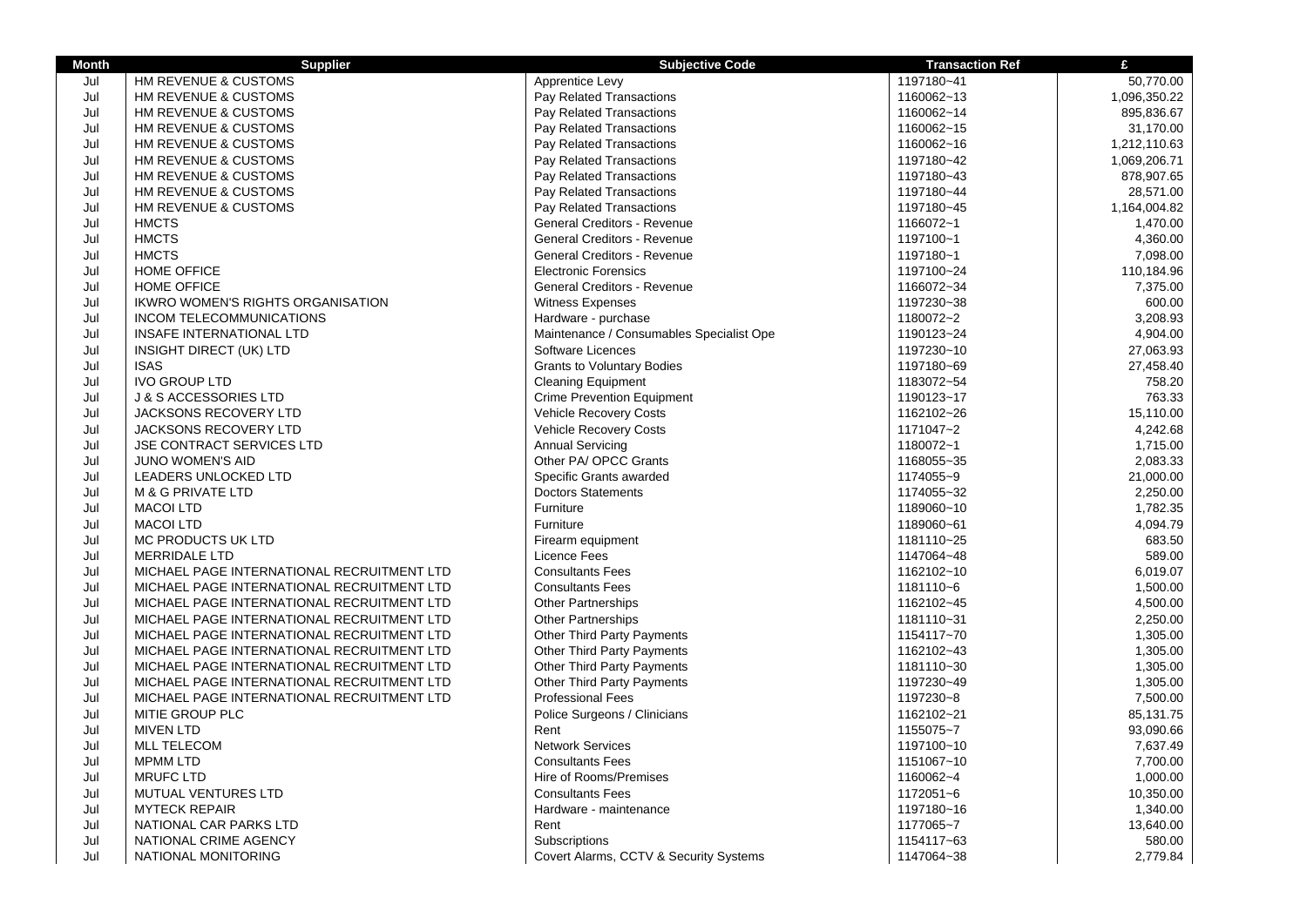| <b>Month</b> | <b>Supplier</b>                                                 | <b>Subjective Code</b>               | <b>Transaction Ref</b> | £          |
|--------------|-----------------------------------------------------------------|--------------------------------------|------------------------|------------|
| Jul          | <b>NAV LTD</b>                                                  | Other IT Costs                       | 1197100~11             | 2,507.97   |
| Jul          | NBC ENVIRONMENT LTD                                             | <b>Planned Maintenance</b>           | 1135319~27             | 2,206.41   |
| Jul          | <b>NCC PENSION FUND</b>                                         | <b>Pension Strain</b>                | 1189060~44             | 5,013.59   |
| Jul          | <b>NCC PENSION FUND</b>                                         | <b>Pension Strain</b>                | 1197230~25             | 21,880.79  |
| Jul          | <b>NHS ENGLAND</b>                                              | Other PA/ OPCC Grants                | 1189060~71             | 15,320.26  |
| Jul          | NO 1 COPPERPOT CREDIT UNION                                     | <b>Pay Related Transactions</b>      | 1166072~26             | 22,357.44  |
| Jul          | NO 1 COPPERPOT CREDIT UNION                                     | Pay Related Transactions             | 1183072~31             | 5,024.87   |
| Jul          | NOTTINGHAM CITY COUNCIL                                         | Subscriptions                        | 1174055~24             | 520.00     |
| Jul          | NOTTINGHAM CITY HOMES LTD                                       | <b>Grants to Voluntary Bodies</b>    | 1153062~23             | 30,377.44  |
| Jul          | NOTTINGHAM COMMUNITY & VOLUNTARY SERVICE                        | <b>Grants to Voluntary Bodies</b>    | 1153062~22             | 5,000.00   |
| Jul          | NOTTINGHAM COMMUNITY & VOLUNTARY SERVICE                        | <b>Grants to Voluntary Bodies</b>    | 1162102~44             | 5,000.00   |
| Jul          | NOTTINGHAM COUNSELLING SERVICE                                  | <b>Grants to Voluntary Bodies</b>    | 1190123~37             | 12,545.00  |
| Jul          | NOTTINGHAM FOREST COMMUNITY TRUST                               | Other PA/ OPCC Grants                | 1183072~52             | 4,860.00   |
| Jul          | NOTTINGHAM MENCAP                                               | <b>Grants to Voluntary Bodies</b>    | 1162102~32             | 6,860.00   |
| Jul          | NOTTINGHAM WOMEN'S CENTRE                                       | <b>Grants to Voluntary Bodies</b>    | 1174055~33             | 10,173.01  |
|              | NOTTINGHAMSHIRE AND CITY OF NOTTINGHAM FIRE                     |                                      |                        |            |
| Jul          | <b>AUTHORITY</b>                                                | Diesel                               | 1151067~2              | 25,154.60  |
|              | NOTTINGHAMSHIRE AND CITY OF NOTTINGHAM FIRE                     |                                      |                        |            |
| Jul          | <b>AUTHORITY</b>                                                | Electricity                          | 1172051~29             | 617.00     |
|              | NOTTINGHAMSHIRE AND CITY OF NOTTINGHAM FIRE                     |                                      |                        |            |
| Jul          | <b>AUTHORITY</b><br>NOTTINGHAMSHIRE AND CITY OF NOTTINGHAM FIRE | Gas                                  | 1154117~49             | 625.87     |
| Jul          | <b>AUTHORITY</b>                                                | <b>Internal Training Courses</b>     | 1183072~16             | 550.00     |
|              | NOTTINGHAMSHIRE AND CITY OF NOTTINGHAM FIRE                     |                                      |                        |            |
| Jul          | <b>AUTHORITY</b>                                                | Air Support Unit - Maintenance Costs | 1197180~67             | 3,504.22   |
|              | NOTTINGHAMSHIRE INDEPENDENT DOMESTIC ABUSE                      |                                      |                        |            |
| Jul          | <b>SERVICES</b>                                                 | <b>Grants to Voluntary Bodies</b>    | 1155075~27             | 9,180.00   |
| Jul          | NOTTINGHAMSHIRE SEXUAL VIOLENCE SUPPORT SERVICES                | Other PA/ OPCC Grants                | 1154117~71             | 61,378.50  |
| Jul          | NOTTINGHAMSHIRE SEXUAL VIOLENCE SUPPORT SERVICES                | Other PA/ OPCC Grants                | 1174055~23             | 8,510.25   |
| Jul          | NOTTINGHAMSHIRE SEXUAL VIOLENCE SUPPORT SERVICES                | Other PA/ OPCC Grants                | 1174055~30             | 20,867.25  |
| Jul          | NOTTINGHAMSHIRE SEXUAL VIOLENCE SUPPORT SERVICES                | Other PA/ OPCC Grants                | 1190123~40             | 163,059.51 |
| Jul          | NOTTINGHAMSHIRE SEXUAL VIOLENCE SUPPORT SERVICES                | Other PA/ OPCC Grants                | 1197180~51             | 8,510.12   |
| Jul          | NOTTINGHAMSHIRE SEXUAL VIOLENCE SUPPORT SERVICES                | Other PA/ OPCC Grants                | 1197180~65             | 41,867.38  |
| Jul          | NOTTINGHAMSHIRE SEXUAL VIOLENCE SUPPORT SERVICES                | Other PA/ OPCC Grants                | 1197230~50             | 61,378.50  |
| Jul          | NOTTS POLICE BENEVOLENT FUND                                    | Pay Related Transactions             | 1166072~23             | 1,124.25   |
| Jul          | NOTTS POLICE FEDERATION FUND                                    | Pay Related Transactions             | 1166072~21             | 38,645.14  |
| Jul          | NOTTS POLICE FEDERATION FUND                                    | Pay Related Transactions             | 1166072~22             | 46,771.75  |
| Jul          | NOTTS POLICE FEDERATION FUND                                    | Pay Related Transactions             | 1183072~28             | 2,631.05   |
| Jul          | NOTTS POLICE SPORTS & SOCIAL CLUB                               | Pay Related Transactions             | 1166072~20             | 4,427.00   |
| Jul          | NOTTS POLICE SPORTS & SOCIAL CLUB                               | Pay Related Transactions             | 1183072~27             | 1,030.03   |
| Jul          | NOTTS ROOFING SERVICES LTD                                      | Land Purchase                        | 1135461~36             | 1,500.00   |
| Jul          | OASIS COMMUNITY CENTRE (WORKSOP)                                | <b>Grants to Voluntary Bodies</b>    | 1166072~54             | 4,050.00   |
| Jul          | ORBIS PROTECT LTD                                               | <b>Decontamination Costs</b>         | 1166072~4              | 3,425.00   |
| Jul          | ORBIS PROTECT LTD                                               | <b>Decontamination Costs</b>         | 1166072~11             | 1,305.00   |
| Jul          | ORBIS PROTECT LTD                                               | <b>Decontamination Costs</b>         | 1166072~50             | 4,000.00   |
| Jul          | ORBIS PROTECT LTD                                               | <b>Decontamination Costs</b>         | 1172051~3              | 2,150.00   |
| Jul          | ORBIS PROTECT LTD                                               | <b>Decontamination Costs</b>         | 1172051~14             | 650.00     |
| Jul          | ORBIS PROTECT LTD                                               | <b>Decontamination Costs</b>         | 1172051~43             | 2,185.00   |
| Jul          | ORBIS PROTECT LTD                                               | Vehicle Cleaning                     | 1172051~28             | 2,695.00   |
| Jul          | PAUL ELLIS AUTOS                                                | <b>Vehicle Repairs</b>               | 1180072~20             | 3,770.98   |
| Jul          | PAYSTREAM MY MAX LTD                                            | <b>Professional Fees</b>             | 1154117~12             | 2,475.00   |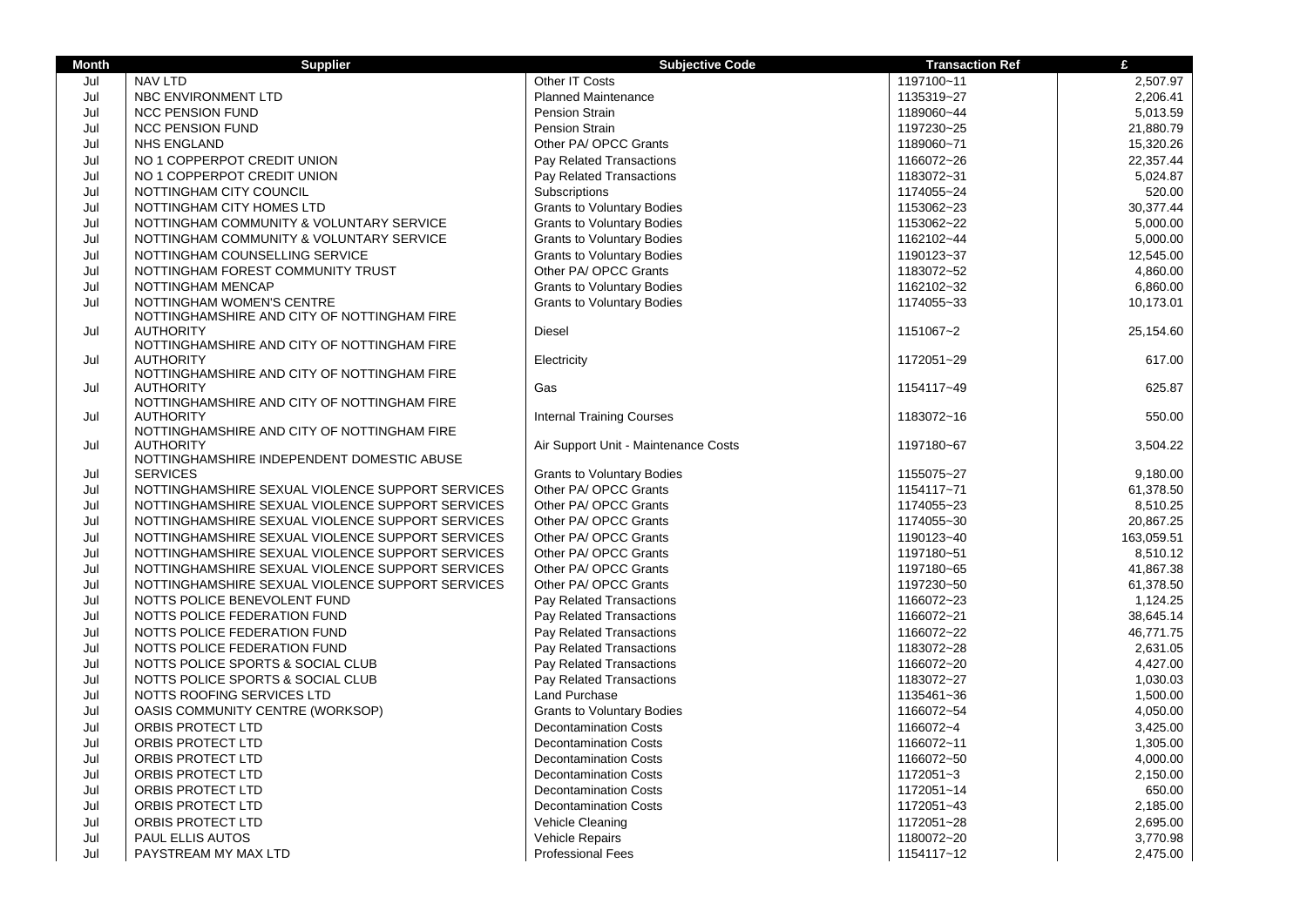| <b>Month</b> | <b>Supplier</b>                                                                       | <b>Subjective Code</b>                   | <b>Transaction Ref</b> | £          |
|--------------|---------------------------------------------------------------------------------------|------------------------------------------|------------------------|------------|
| Jul          | PELLACRAFT LTD                                                                        | Publicity                                | 1189060~3              | 737.50     |
| Jul          | PERFECT CIRCLE JV LTD                                                                 | Fees - Other                             | 1197100~13             | 18,270.54  |
| Jul          | PERFECT CIRCLE JV LTD                                                                 | Fees - Statutory                         | 1189060~11             | 1,744.17   |
| Jul          | PERFECT CIRCLE JV LTD                                                                 | Fees - Statutory                         | 1143067~5              | 24,252.37  |
| Jul          | PERFECT CIRCLE JV LTD                                                                 | Fees - Statutory                         | 1162102~31             | 3,505.96   |
| Jul          | PERFECT CIRCLE JV LTD                                                                 | Fees - Statutory                         | 1189060~73             | 999.36     |
| Jul          | PERFECT CIRCLE JV LTD                                                                 | Fees - Statutory                         | 1190123~5              | 20,623.27  |
| Jul          | PERFECT CIRCLE JV LTD                                                                 | Fees - Statutory                         | 1190123~11             | 12,167.62  |
| Jul          | PERFECT CIRCLE JV LTD                                                                 | Fees - Statutory                         | 1190123~26             | 15,061.53  |
| Jul          | PJ AND RHS LTD                                                                        | Radio / Airwave - Equipment              | 1180072~7              | 1,039.95   |
| Jul          | POINT SOUTH LTD                                                                       | Maintenance / Consumables Specialist Ope | 1172051~39             | 9,785.00   |
| Jul          | POINT SOUTH LTD                                                                       | Maintenance / Consumables Specialist Ope | 1180072~16             | 722.50     |
| Jul          | POLICE AND CRIME COMMISSIONER FOR DERBYSHIRE                                          | <b>Collaboration service</b>             | 1197180~52             | 713,772.00 |
| Jul          | POLICE AND CRIME COMMISSIONER FOR DERBYSHIRE                                          | <b>Collaboration service</b>             | 1197180~53             | 248,730.00 |
| Jul          | POLICE AND CRIME COMMISSIONER FOR DERBYSHIRE                                          | <b>Forensic Analysis</b>                 | 1197180~57             | 484,044.00 |
| Jul          | POLICE AND CRIME COMMISSIONER FOR HERTFORDSHIRE                                       | Other Third Party Payments               | 1177065~9              | 3,566.00   |
| Jul          | POLICE AND CRIME COMMISSIONER FOR KENT                                                | <b>External Training Courses</b>         | 1155075~3              | 2,720.00   |
| Jul          | POLICE AND CRIME COMMISSIONER FOR LEICESTERSHIRE<br>POLICE AND CRIME COMMISSIONER FOR | <b>External Training Courses</b>         | 1197230~34             | 1,825.00   |
| Jul          | <b>NORTHAMPTONSHIRE</b>                                                               | <b>Collaboration service</b>             | 1197230~52             | 915.95     |
| Jul          | POLICE AND CRIME COMMISSIONER FOR WEST YORKSHIRE                                      | <b>Other Partnerships</b>                | 1190123~30             | 34.209.30  |
| Jul          | POLICE MUTUAL ASSURANCE SOCIETY                                                       | Pay Related Transactions                 | 1166072~24             | 59,855.90  |
| Jul          | POLICE MUTUAL ASSURANCE SOCIETY                                                       | Pay Related Transactions                 | 1183072~29             | 4,929.53   |
| Jul          | PRAECEDO BUSINESS SOLUTIONS LTD                                                       | <b>Collaboration service</b>             | 1155075~20             | 15,290.00  |
| Jul          | <b>PRO TECT SAFETY SIGNS</b>                                                          | Vehicles - Road                          | 1135319~60             | 1,379.73   |
| Jul          | PROF S AL-SARRAJ                                                                      | <b>Doctors Statements</b>                | 1172051~32             | 2,400.00   |
| Jul          | PROFESSIONAL DATA MANAGEMENT SERVICES LTD                                             | Other PA/ OPCC Grants                    | 1153062~7              | 800.00     |
| Jul          | PRUDENTIAL                                                                            | Pay Related Transactions                 | 1183072~34             | 6,208.50   |
| Jul          | <b>RAW2K LTD</b>                                                                      | <b>Vehicle Recovery Costs</b>            | 1168055~25             | 4,450.00   |
| Jul          | RELIANCE HIGH TECH LTD                                                                | <b>Annual Servicing</b>                  | 1189060~36             | 1,859.05   |
| Jul          | RELIANCE HIGH TECH LTD                                                                | <b>Planned Maintenance</b>               | 1135319~23             | 16,835.95  |
| Jul          | RELIANCE HIGH TECH LTD                                                                | <b>Planned PPM Contract</b>              | 1172051~15             | 1,538.80   |
| Jul          | RELIANCE HIGH TECH LTD                                                                | Reactive Maintenance                     | 1154117~6              | 577.80     |
| Jul          | <b>RELIANCE HIGH TECH LTD</b>                                                         | Reactive Maintenance                     | 1135461~9              | 3,177.10   |
| Jul          | <b>RELIANCE HIGH TECH LTD</b>                                                         | Reactive Maintenance                     | 1154117~5              | 622.50     |
| Jul          | RICHFORD MOTOR SERVICES LTD                                                           | <b>Vehicle Recovery Costs</b>            | 1162102~26             | 16,721.00  |
| Jul          | <b>RICOH UK LTD</b>                                                                   | Photocopier Machines - Running Costs     | 1135461~11             | 5,571.67   |
| Jul          | ROYAL MAIL GROUP PLC                                                                  | Postage Costs                            | 1147064~16             | 2.703.47   |
| Jul          | ROYAL MAIL GROUP PLC                                                                  | Postage Costs                            | 1172051~16             | 3,031.39   |
| Jul          | ROYAL MAIL GROUP PLC                                                                  | Postage Costs                            | 1177065~2              | 2,742.30   |
| Jul          | SAFARILAND UK LTD                                                                     | Clothing & Uniforms                      | 1189060~54             | 4,890.74   |
| Jul          | SAFARILAND UK LTD                                                                     | Clothing & Uniforms                      | 1197100~32             | 15,523.95  |
| Jul          | <b>SANCUS SOLUTIONS LTD</b>                                                           | <b>Professional Fees</b>                 | 1181110~14             | 639.40     |
| Jul          | <b>SECOND ELEMENT LTD</b>                                                             | <b>Annual Servicing</b>                  | 1197230~14             | 1,320.00   |
| Jul          | <b>SECURITY PLUS LTD</b>                                                              | <b>Other Operational Expenses</b>        | 1151067~17             | 515.00     |
| Jul          | <b>SEPURA LTD</b>                                                                     | Hardware                                 | 1151067~59             | 900.00     |
| Jul          | <b>SEPURA LTD</b>                                                                     | Radio / Airwave - Equipment              | 1168055~12             | 471,206.56 |
| Jul          | <b>SEPURA LTD</b>                                                                     | Radio / Airwave - Equipment              | 1172051~13             | 2,120.00   |
| Jul          | <b>SEPURA LTD</b>                                                                     | Radio / Airwave - Equipment              | 1197230~9              | 1,872.00   |
| Jul          | <b>SERJEANTS INN CHAMBERS</b>                                                         | <b>Legal Costs</b>                       | 1162102~14             | 2,812.50   |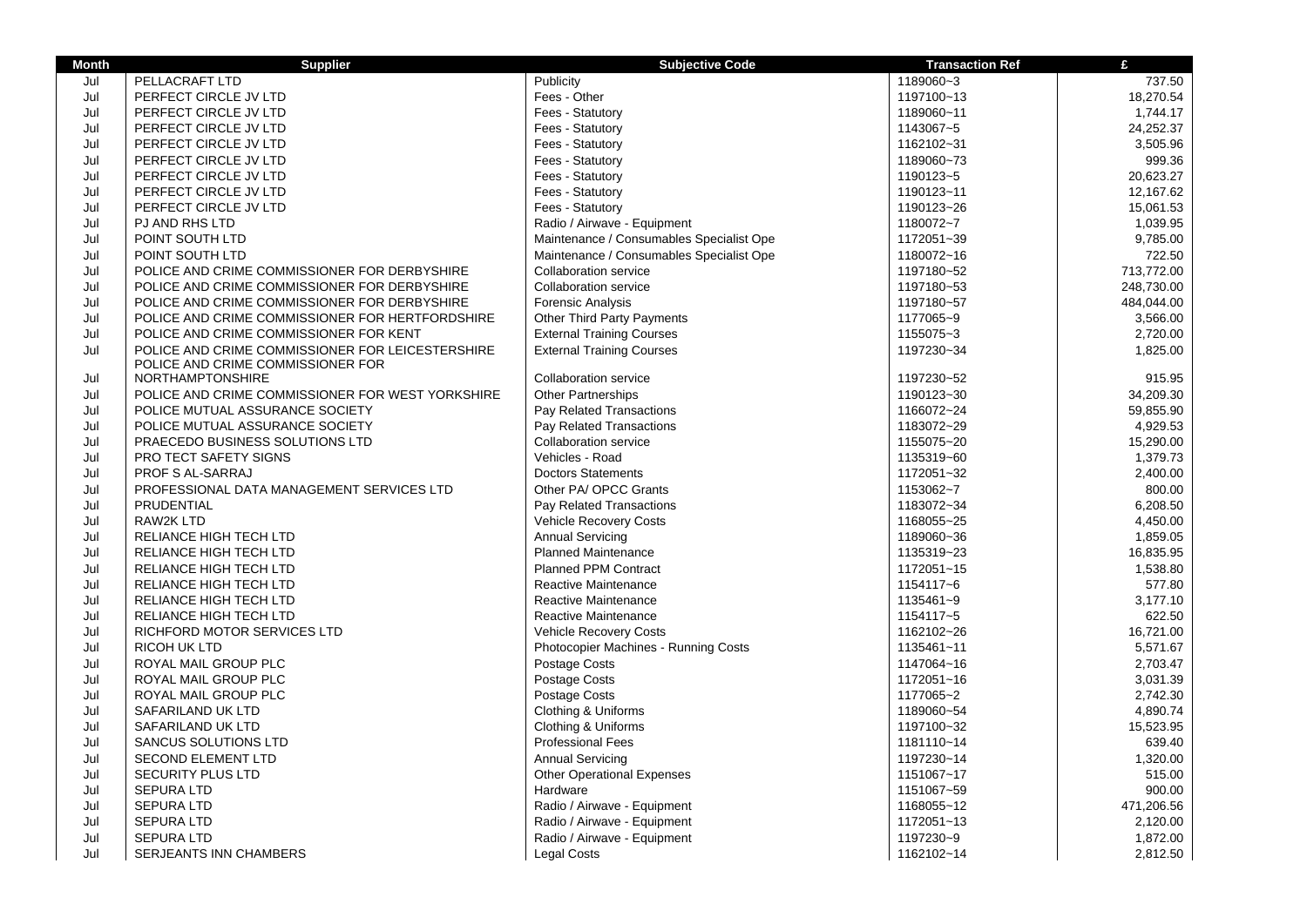| <b>Month</b> | <b>Supplier</b>                             | <b>Subjective Code</b>                   | <b>Transaction Ref</b> | £          |
|--------------|---------------------------------------------|------------------------------------------|------------------------|------------|
| Jul          | SERJEANTS INN CHAMBERS                      | <b>Legal Costs</b>                       | 1154117~13             | 6,450.00   |
| Jul          | SHE UK                                      | <b>Grants to Voluntary Bodies</b>        | 1190123~37             | 38,584.00  |
| Jul          | SHERWOOD PINES CYCLE CENTRE                 | <b>Bicycle Repairs &amp; Maintenance</b> | 1183072~20             | 549.60     |
| Jul          | <b>SHRED STATION LTD</b>                    | <b>Confidential Waste</b>                | 1147064~22             | 685.20     |
| Jul          | SIGNIFICAN'T (UK) LTD                       | <b>Other Operational Expenses</b>        | 1190123~13             | 4,257.50   |
| Jul          | <b>SKS LTD</b>                              | Maintenance / Consumables Specialist Ope | 1147064~20             | 1,046.00   |
| Jul          | SLATER ELECTRICAL SERVICES LTD              | Fees - Statutory                         | 1162102~8              | 528.40     |
| Jul          | SLATER ELECTRICAL SERVICES LTD              | Hardware - maintenance                   | 1189060~22             | 913.70     |
| Jul          | SLATER ELECTRICAL SERVICES LTD              | <b>Planned Maintenance</b>               | 1162102~9              | 985.68     |
| Jul          | SLATER ELECTRICAL SERVICES LTD              | <b>Planned Maintenance</b>               | 1172051~5              | 1,164.40   |
| Jul          | SLATER ELECTRICAL SERVICES LTD              | Reactive Maintenance                     | 1162102~6              | 872.54     |
| Jul          | SLATER ELECTRICAL SERVICES LTD              | Reactive Maintenance                     | 1189060~8              | 841.54     |
| Jul          | SOCOTEC UK LTD                              | <b>Forensic Analysis</b>                 | 1143067~29             | 6,623.92   |
| Jul          | SOCOTEC UK LTD                              | Forensic Analysis                        | 1162102~34             | 14,752.62  |
| Jul          | SOLO SERVICE GROUP LTD                      | <b>Contract Cleaning</b>                 | 1143067~18             | 47,841.08  |
| Jul          | SOLON SECURITY LTD                          | <b>Other Operational Expenses</b>        | 1189057~12             | 772.80     |
| Jul          | SP SERVICES UK LTD                          | First Aid Equipment / Consumables        | 1189060~75             | 510.00     |
| Jul          | SP SERVICES UK LTD                          | <b>Specialist Equipment</b>              | 1135319~51             | 1,169.46   |
| Jul          | SP SERVICES UK LTD                          | <b>Specialist Equipment</b>              | 1197230~39             | 935.96     |
| Jul          | SPECIALIST COMPUTER CENTRES PLC             | Hardware                                 | 1151067~47             | 1,700.00   |
| Jul          | SPECIALIST COMPUTER CENTRES PLC             | Hardware - purchase                      | 1135319~57             | 7,909.30   |
| Jul          | STARFISH CONSULTING (RUTLAND) LTD           | Specific Grants awarded                  | 1151067~25             | 3,000.00   |
| Jul          | STARTRAQ (UK) LTD                           | Licence Fees                             | 1197100~15             | 6,563.00   |
| Jul          | STARTRAQ (UK) LTD                           | Software Licences                        | 1143067~17             | 2,251.71   |
| Jul          | STARTRAQ (UK) LTD                           | Software Licences                        | 1197100~14             | 3,086.45   |
|              | SUE WHITEWOOD SIGN LANGUAGE AND LIP READING |                                          |                        |            |
| Jul          | <b>SERVICE</b>                              | <b>Other Operational Expenses</b>        | 1197100~40             | 855.00     |
| Jul          | SUNTOP BOARDING KENNELS                     | Police Dogs - Feed/kennelling/vets       | 1162102~3              | 2,692.80   |
| Jul          | <b>TAILORED IMAGE LTD</b>                   | Clothing & Uniforms                      | 1197230~29             | 1,251.20   |
| Jul          | <b>TAYLOR &amp; EMMET LLP</b>               | General Creditors - Revenue              | 1183072~3              | 620.00     |
| Jul          | TELEPHONE TECHNOLOGY LTD                    | Mobile Phone Call Charges & Contract Cos | 1151067~16             | 1,586.40   |
| Jul          | THE APPROPRIATE ADULT SERVICE LTD           | <b>Witness Expenses</b>                  | 1189060~60             | 8,396.02   |
| Jul          | THE DYSLEXIA ASSOCIATION                    | <b>Tuition Fees</b>                      | 1197230~37             | 800.00     |
| Jul          | THE KNOWLEDGE ACADEMY LTD                   | <b>External Training Courses</b>         | 1154117~54             | 1,495.00   |
| Jul          | <b>THEBIGWORD GROUP</b>                     | Interpreters Fees & Translators Fees     | 1151067~36             | 2,758.70   |
| Jul          | <b>TOTAL IMAGE CLINIC</b>                   | Rent                                     | 1183072~26             | 3,750.00   |
| Jul          | <b>TRADE UK</b>                             | Maintenance / Consumables Specialist Ope | 1172051~23             | 700.00     |
| Jul          | <b>TSG UK SOLUTIONS LTD</b>                 | Annual Servicing                         | 1168055~18             | 4,778.00   |
| Jul          | <b>UNISON</b>                               | Pay Related Transactions                 | 1183072~33             | 6,759.10   |
| Jul          | UNIVERSITY OF LEICESTER                     | Pathologists Fees                        | 1135319~55             | 1,179.00   |
| Jul          | UNIVERSITY OF LEICESTER                     | <b>Pathologists Fees</b>                 | 1168055~33             | 564.00     |
| Jul          | UNIVERSITY OF LEICESTER                     | Pathologists Fees                        | 1189060~62             | 11,350.00  |
| Jul          | UNIVERSITY OF LEICESTER                     | Pathologists Fees                        | 1197100~42             | 10,816.00  |
| Jul          | <b>VAUXHALL MOTORS LTD</b>                  | <b>Vehicle Repairs</b>                   | 1189060~13             | 840.75     |
| Jul          | <b>VENSON NOTTS LTD</b>                     | Upkeep of Transport & Plant              | 1147064~33             | 61,411.55  |
| Jul          | <b>VENSON NOTTS LTD</b>                     | Vehicle Repairs                          | 1147064~10             | 54,624.77  |
| Jul          | <b>VENSON NOTTS LTD</b>                     | <b>Vehicle Repairs</b>                   | 1190123~6              | 10,904.07  |
| Jul          | <b>VENSON NOTTS LTD</b>                     | Venson DSAF                              | 1147064~30             | 101,212.96 |
| Jul          | <b>VENSON NOTTS LTD</b>                     | Venson PPM                               | 1147064~32             | 158,979.47 |
| Jul          | VIRGIN MEDIA BUSINESS LTD                   | <b>Network Services</b>                  | 1189060~33             | 11,001.78  |